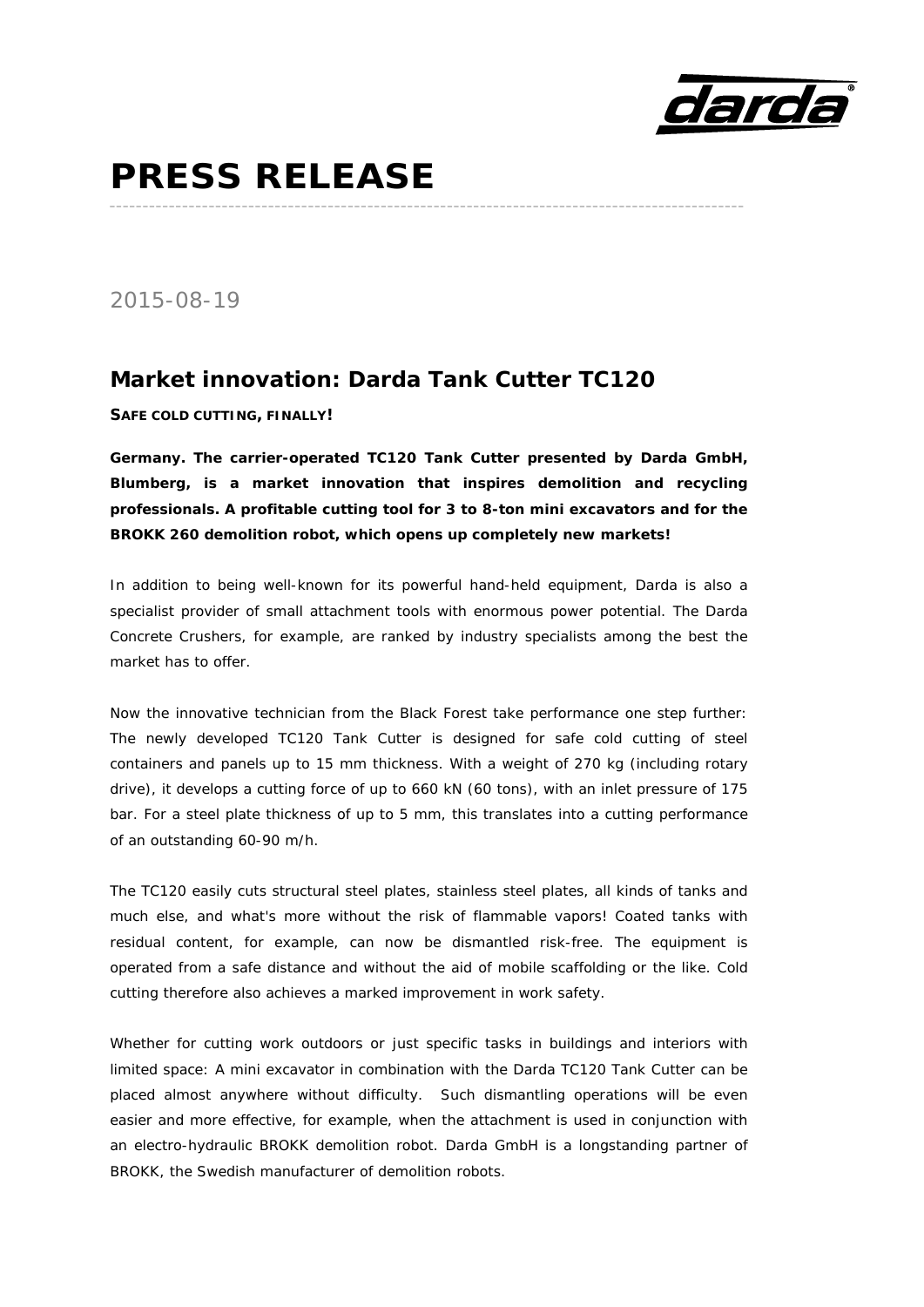

## **PRESS RELEASE**

Increase your productivity through the use of modern and efficient demolition equipment and do something good for your employees at the same time.

**\_\_\_\_\_\_\_\_\_\_\_\_\_\_\_\_\_\_\_\_\_\_\_\_\_\_\_\_\_\_\_\_\_\_\_\_\_\_\_\_\_\_\_\_\_\_\_\_\_\_\_\_\_\_\_\_\_\_\_\_\_\_\_\_\_\_\_\_\_\_\_\_\_\_\_\_\_\_\_\_\_\_\_\_\_\_\_\_\_\_\_\_\_\_\_\_**